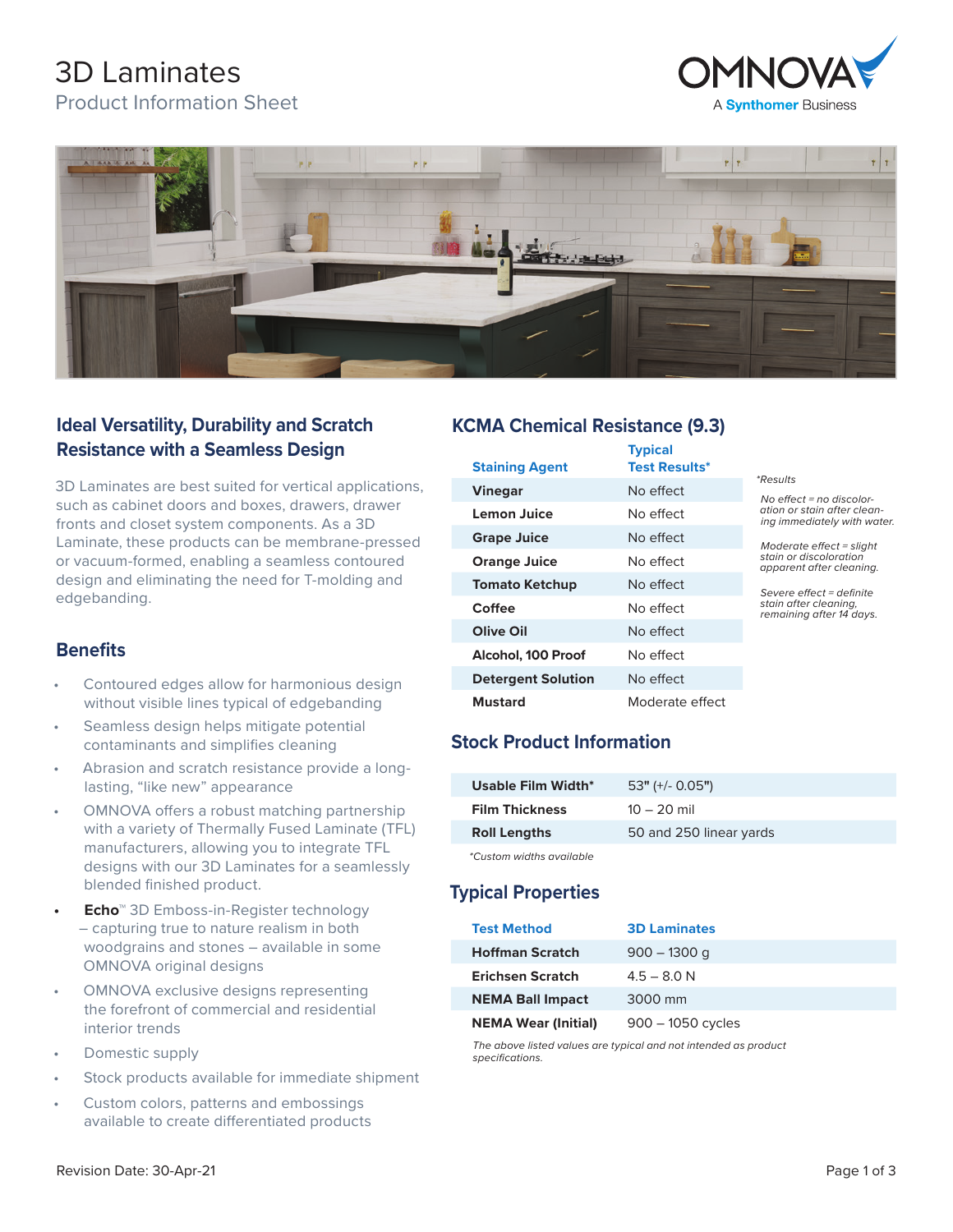

#### **Care & Cleaning**

The following care instructions will help maintain the lifecycle of our 3D Laminates:

- Do not expose the 3D Laminate surface to hot temperatures (temperatures exceeding  $^{\prime\prime}$ 140 °F)
- Avoid using sharp objects like knives and scissors that can damage the surface.
- Ceramics and other abrasive objects may cause scratching or marring.

#### **Cleaning Instructions**

Easy clean-up. Immediately clean spills. Acceptable household name brand cleaners include Windex® Original Glass Cleaner (S.C. Johnson), Fantastik® (S.C. Johnson) and Simple Green® (Sunshine Makers). Persistent stains can be removed using a cleaner such as Clorox® Clean-Up®. In lab settings, stains exposed to Clorox® Clean-Up® for 5 minutes were successfully wiped clean with a paper towel. Avoid abrasive cleaning agents, such as scouring pads, Comet® Cleanser, Bar Keepers Friend® or cleaners containing baking soda.

Additionally, avoid using the following when cleaning as they can soften and remove a laminate's coating:

- Ketones (methyl ethyl ketone (MEK), acetone)
- Chlorinated Hydrocarbons (methylene chloride)
- Aromatic Hydrocarbons (toluene, xylene)
- Lacquer thinners

For persistent stains, please refer to the full list of approved disinfectants found in our Laminates Chemical Resistance Technical Bulletin.

#### **Fabrication Recommendations**

Board preparation is essential to achieve the best look and feel. A well-sanded, smooth surface that is free from defects, bumps and divots minimizes the potential for telegraphing. OMNOVA recommends using a double-refined or ultrarefined MDF board for best results. The use of polycrystalline diamond (PCD) tipped tooling may yield better consistency, throughput and overall economics. The tooling manufacturer can provide the optimal RPM range to use for a given tool, essential to achieve the desired cut quality.

A uniform coating of adhesive is important to prevent glue unevenness or telegraphing. Proper mixing is required if using a two-part adhesive system. Prior to applying adhesive, the board should be blown clean to ensure no dust or contaminants are sealed in by the adhesive. For edges and routed areas, OMNOVA recommends two or more coats. For specific details on mixing or spraying (fan, nozzle, pressure or atomization) conditions, contact the adhesive supplier.

3D Laminates have been successfully pressed using standard membrane press operating conditions. However, each customer should complete its own independent trials to determine the optimum processing conditions to meet its needs. As with all membrane pressed parts, achieving the required activation temperature of the adhesive at the very bottom edge of the part is imperative.